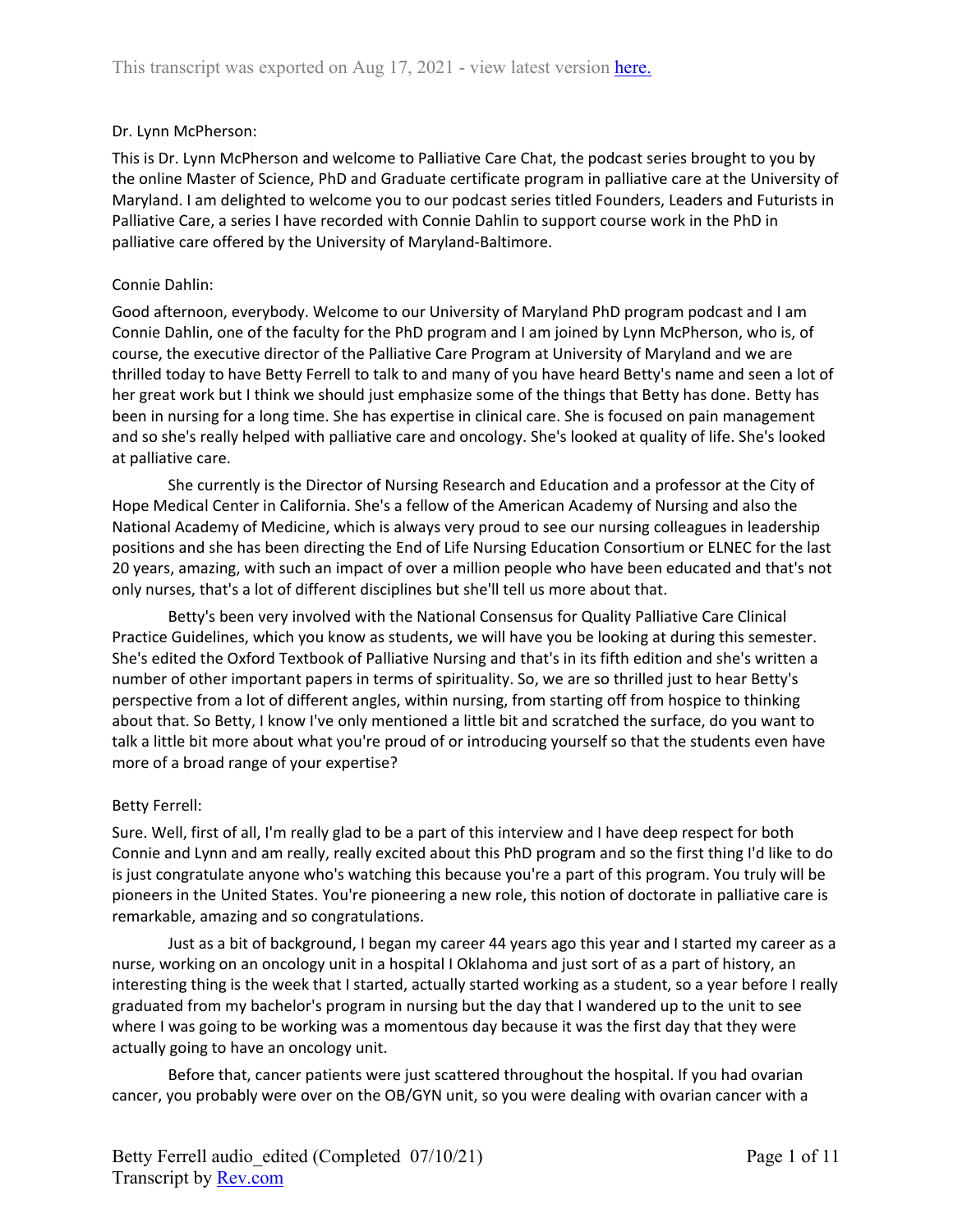newborn baby in the room next to you and similarly, if you had breast cancer, you were over on the GYN floor also or wherever and so at that point in time, we didn't talk about death. We didn't talk about terminal illness and we didn't even say the word oncology.

And my first day, walking into the unit, I always share my career began because I stepped out on the floor to check out this unit and I saw this controversy, something was going on, people were very agitated and the controversy was that the hospital had decided to finally form an oncology unit and so they had sent ... And they had sent the engineers up to hang a sign on the wall that said oncology unit and as the engineers were trying to hang up this sign, there are all of these people very distressed, "You can't hang that on the wall. We can't say that. People won't ... They'll know they have cancer." Or "They won't want to come on this floor."

So, if you think about how far we've come from we wouldn't even say the word 'cancer' or 'oncology' to now we have this field of palliative care, it's pretty remarkable and so I consider myself incredibly fortunate to have lived this history.

So, I worked in oncology for the first three years after I graduated with my bachelor's degree in nursing and inpatient oncology and then the other big historic event was after three years working in the hospital, it was at a time where the hospital was the mecca, all healthcare happened in the hospital and if people were sick at home, we would say, "Well, come on in and stay." And so suddenly, what seemed like really overnight, this thing called DRGs came into being and so we all got this message saying you've got to get people out of the hospital and we thought, "What? We're going to send these terminally ill people home? How can that be?" And so that was really my first interest was to thinking how can these people leave the oncology unit and there was no such thing as hospice. There were a handful in the country and none in my state and so I was really intrigued with what's going to happen in people's homes.

So, that was my interest and that's really how I decided to go back and get my master's and then my doctorate is I thought, we have to understand what's happening to patients and families and then we need data, that was my point of going back for my doctorate is we have to change. We have to advocate for these patients and families and so how do I do that? Well, I need to be a researcher. I need data. And so that was my entry into the world of research and now, I've been at City of Hope for the last 32 years and as a researcher in this field. So, I feel like I am a part of the history and what a tremendous honor it's been to be a part of a field as the field has developed.

### Dr. Lynn McPherson:

Dr. Ferrell, I have to tell you, one of my favorite books early in my career, I can picture it in my mind with purple and it was called Pain and the Elderly-

Betty Ferrell:

Yes.

# Dr. Lynn McPherson:

[inaudible 00:07:26] that book and it was wonderful. It was from IASP. So thank you. Your career [inaudible 00:07:32] incredible.

# Betty Ferrell:

As you mention pain, I was thinking about this just recently and honestly, the first few years of my career, there was no such thing as palliative care. There was no field. The word literally didn't exist and I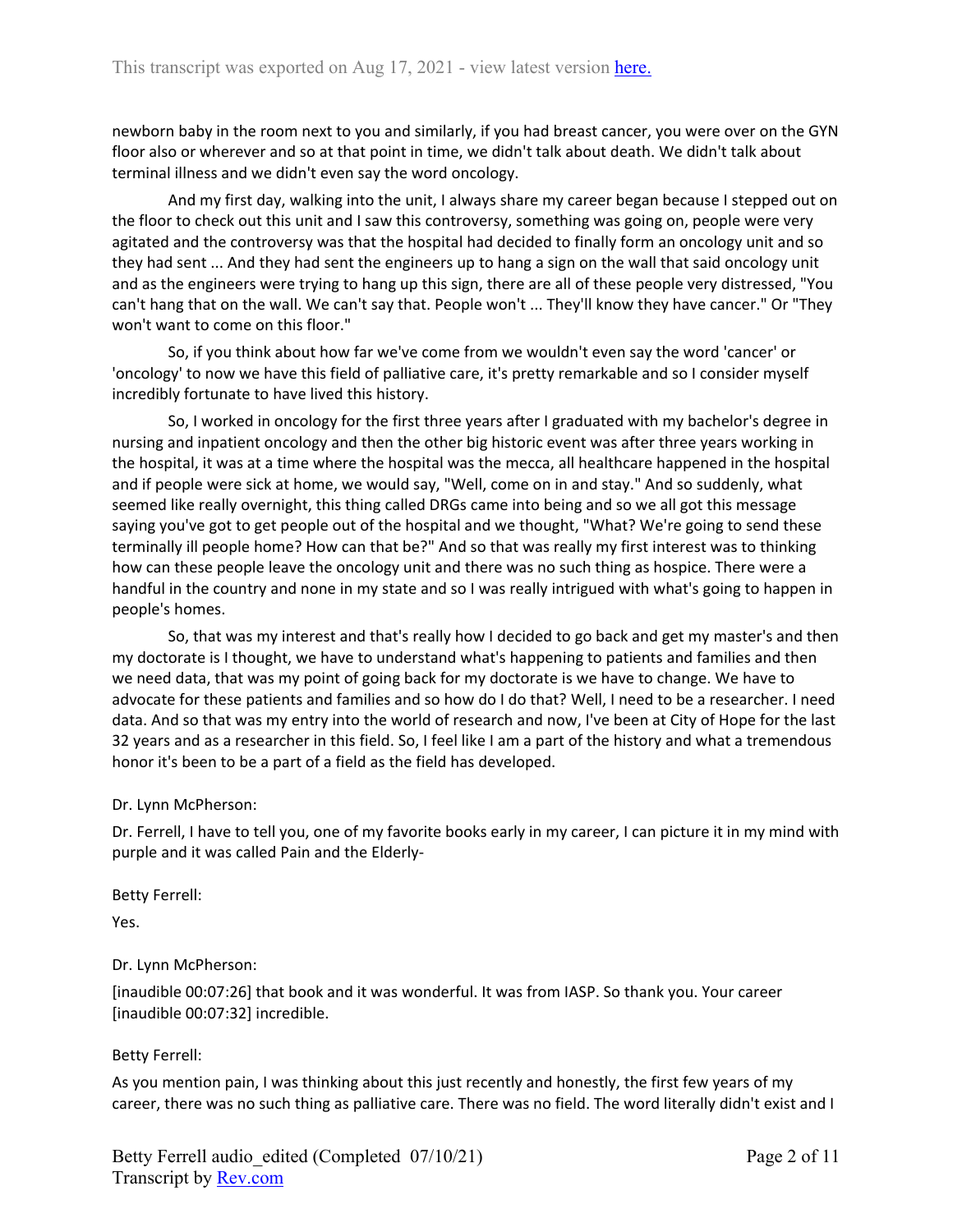started in pain management and now, later in my career, I look back and I think I was really fortunate to have that experience because I got to start with one thing, pain, and I learned methodology and I wrote and I learned around one problem and I think that was really helpful because then later in my career, when my net broadened to be all the palliative care and we were dealing with physical and psychological and spiritual and social and all aspects, I always feel like I cut my teeth on pain management and I'm really glad that I had that opportunity.

# Connie Dahlin:

So, when you think about all of this and you think ... I'm going to just focus a little bit on nursing because I feel like sometimes we talk about hospice and palliative care now and we forget about how much nursing was at the forefront of this. Do you have some thoughts about that and maybe also not only where we are but in the sense of maybe where nursing needs to be?

## Betty Ferrell:

Sure. Again, when I started the first hospice in my state in 1980 and our program, like many programs in the country, often began as purely a volunteer effort and so it was nurses who had other full-time jobs or physicians or a clergy person from the local church who they were starting these community hospice programs completely as volunteer efforts or perhaps there was a local VNA or home care agency that was going to try to develop a bit of a hospice program. But thinking of Florence Wald, who, of course, went from Yale New Haven, went over to the UK, observed the care at St. Christopher's and then came back to America.

I'll always remember the work of Jeanne Benoliel and her colleagues in California and that was one of the moments that really caught my attention and that is these were nurses, who, again, trying to just make the case that people who were dying were being really isolated and not cared for and they actually did a study where they timed how much time it took for nurses in the hospital to answer the call bell of a dying patient versus a patient expected to recover and the results showed that the dying patients were put in the last rooms in the hallway, far away from the nurse's station and it took the staff more time to get to them. There was total avoidance and I think so much how important that early work was to document what it was like when we still didn't even say the word 'death'.

I can remember I started my career in 1977. It was very close in time with Elisabeth Kubler-Ross' publication on death and dying and I remember just being just in awe of this notion of these chaplains working with Elisabeth Kubler-Ross to just make the case that there were terminally ill people. I think probably many people know the history that chaplains came to Elisabeth Kubler-Ross and said, "Help us," and so they went throughout this huge 1000-bed hospital in Chicago and they went unit by unit.

So, the chaplains thought, well, if the doctors asks, if this doctor helps us ... But they went unit by unit and they asked the question, which patients on the unit, on this unit, are not expected to recover or are dying and unit after unit after unit in this 1000-bed hospital, everybody said, "Oh no, no one's dying here." So, for me, to think back in the 1970s and even 1980s where we still didn't say the word, we didn't admit people were dying. We had no processes in place to care for them, that there was no such thing as a bereavement program. I mean there was such a void.

One of my personal relics is in 1980, when I started that first home-based hospice program, we put an advertisement, an ad, in the local newspaper to recruit for staff and it said, it was this home care agency and the ad basically said recruiting staff to work with a new hospice program. So, I placed the ad. A few days later, the newspaper office called me and they said, "We're getting all these phone calls from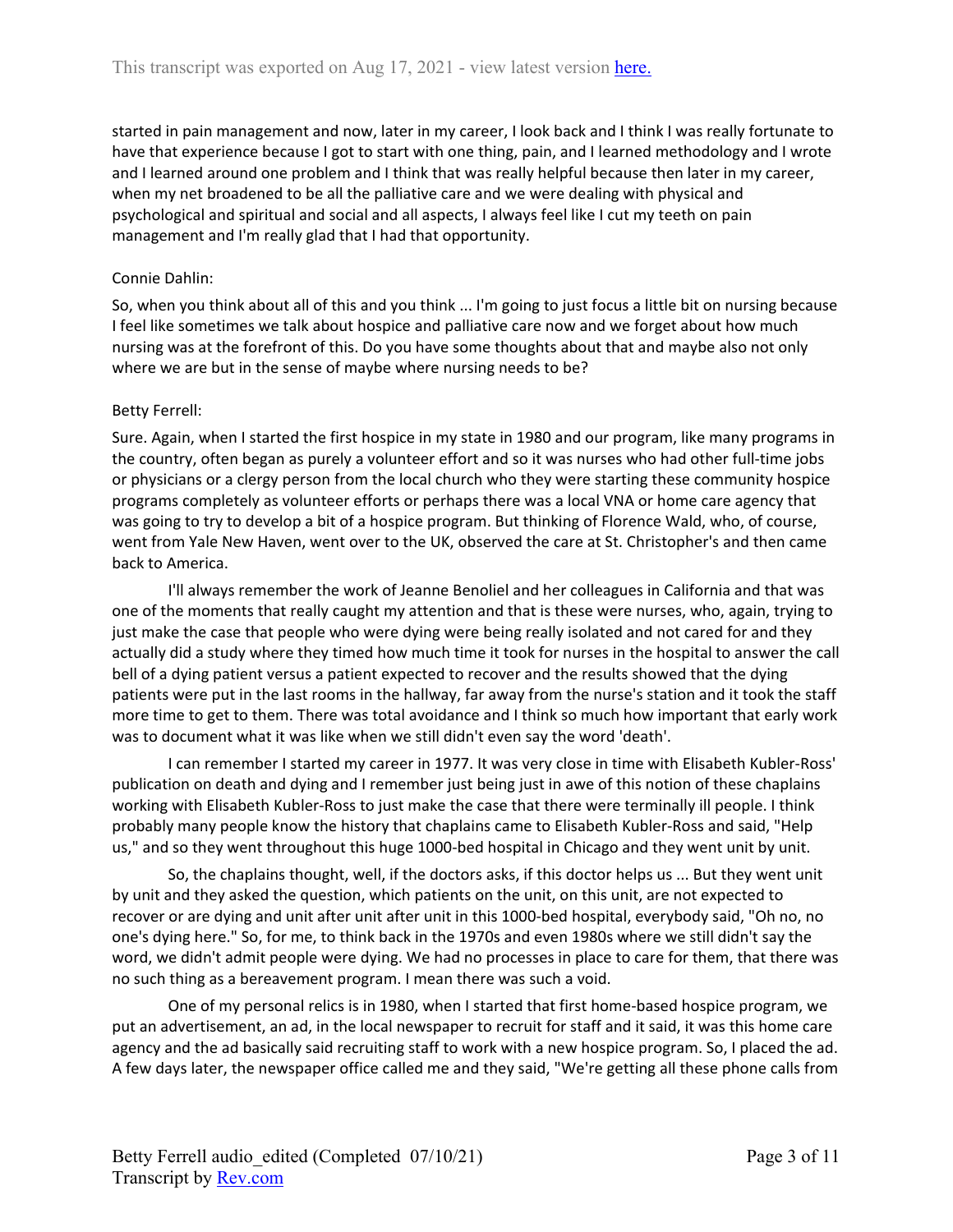people who are saying, 'Well, what is that?' And also, how do you even pronounce it?" And so, they sent me back the ad and we had to revise the ad to explain what the word 'hospice' meant and how to say it.

And so I still have, in my archives, a copy of that ad that had hospice spelled out and how to pronounce it and defined it and that's amazing, right? To think that ... I mean I always say, when I started my career, there were no hospices in my state. There were a handful in the country. The word palliative care did not exist in our vocabulary and there was no such thing as a palliative care program and now, we look at the statistics, over 4000 hospices, 80% of hospitals that have a palliative care program, like that's amazing. It is amazing to see what decades of avoidance and silence have now resulted in remarkable change, such that people like you are getting a doctorate in a field that now exists. I mean that's so huge. It's so amazing.

## Connie Dahlin:

Yeah, and I think that's the thing, Betty, that I am stunned by because I think even in palliative care, there are a lot of people who have no idea of the history. They have no idea of this connection of this volunteer movement, this Medicare benefit, which for better or for worse, defines hospice. Then there was this movement about palliative care because it was like hospice wasn't enough to then sort of now, a bit of a schism sometimes between hospice and palliative care. And so I think that's an interesting part because I think we want the students to be thinking, okay, there's always a context to things and things will change but like what is it that we need to keep, what is it that we not, how do we still stay together with this principle of care?

## Betty Ferrell:

Right. And I would say, we are just barely at the jumping off point. It's not like we are late in history today, like this is 2021. We are barely touching the surface of the future of palliative care. We certainly, I think, in the last few years ... So, for example, with the release of the last addition of the national guidelines, just three years ago, we made that turn to say this can no longer be just about specialty palliative care. The important point here is how do we integrate palliative care in all systems of care for all people who are seriously ill and that is huge. It is remarkable.

But again, when I started my career and then when we first started hospice, I can remember clearly for the first several years, across the country, about 95% easily of all hospice patients were cancer patients. And it would be rare that you would ... In fact, if you heard that a pulmonary patient or heart failure patient was admitted, you'd be like, "What? How would that happen?" It was so rare. And of course, now, every day, I have a conversation with someone different about we really need this really increased palliative care in renal disease, in chronic pulmonary disease, in neurological diseases, in chronic serious pediatric illness.

So, we started, which was great, but we started with a really narrow vision and again, living through history, one of the things that, boy, really comes to my mind and is deep in my soul and will ever be there is living through the AIDS epidemic because I really remember that as a time where we still were hospice was very narrowly defined. There was no such thing as palliative care and it was completely cancer focused but suddenly, here was this population of people with this very serious disease that had just horrendous impact on symptoms and quality of life and so suddenly, hospices were there to say, we can provide care for people with AIDS.

Again, there was no palliative care. There was no effort to provide people with AIDS with the kind of care that they really needed from the time of diagnosis but at least there was that cushion of support that many people with AIDS were cared for by hospice programs. But I think that opened a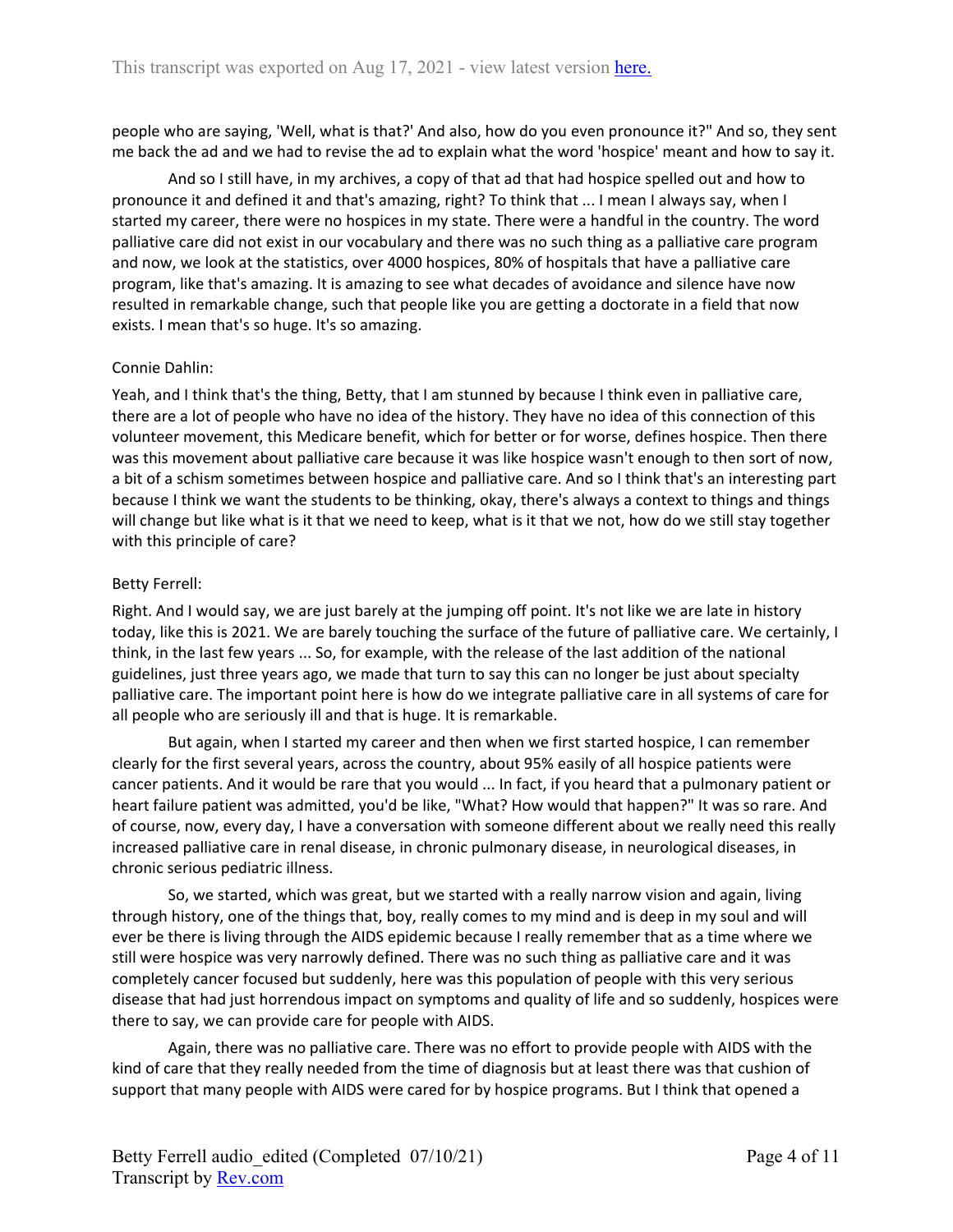door, in my mind, it opened a door in a way because suddenly, it wasn't just about cancer patients, it was about the kind of care and if hospice could also serve people with AIDS, maybe it could serve some other people. And I remember the earliest days when people in cardiology started saying, wait a minute, my patients are just as sick as your patients, why are they not getting this palliative care? And so it's been like an unfolding of one population at a time but we have so much to offer across so many settings. The opportunities are really just there waiting in so many ways. It's such an exciting time.

# Connie Dahlin:

Well, I think also, what you mentioned, I remember caring for the AIDS patients too and just sort of trying to figure out would the hospice benefit and what was going to be covered and it was a younger group and as you said, it could be a really bad death and I think the other part, for me as a practitioner, it threw into a whole different light than what we had to deal from before was the whole ethical parts, right? Because to me, that was when this whole underground movement started that if we couldn't help them, they were creating all these other protocols and having to have discussions about hastening death because they knew what was going to happen with this dementia. They knew all of that, and so it sort of felt to me like it took us out of our naivety and also kind of moved us from teenagers to adults in having to have these conversations in a very different way.

And I think it's an interesting part when you think back of how much also I think because of the trajectory of cancer being more predictable at that time, I think it's so changed now with all of our therapies but AIDS being so much more unpredictable that it was sort of, in a certain sense, when you think about crises, in kind of a different version of what we've been going through with COVID, right? That palliative care got pushed to the front of COVID being present, not taking over from our critical care colleagues but really stepping with them.

And so what is that going to bring because, I think, we're at an interesting point and for the students, so that you know, Betty's daughter is a critical care physician, so she's been living this in a personal and a professional way too but how is are we going to kind of come through this so that we were there at this pandemic and helped when it really was end of life and we need to kind of help kind of space that out again and say we were here because you needed us but we're going to go back up stream? Do you have thoughts about that?

# Betty Ferrell:

Yeah, it's so interesting. One of my memories and something I can think about is I had a graduate student when I first came to California, so this is 20, however many ... So this is like 1987, so what is that? Forty years ago? A long time ago, I guess 34 years ago. Anyway, she became a palliative care nurse and I remember her calling me when she then was getting her first job as an advanced practice nurse in a big hospital system and she was telling me that ... Which they were orienting her and she was starting her work, they said, palliative care is not allowed to walk onto the organ transplant unit. Do not walk past this door. Like they will call security. Palliative care cannot go here.

And they were very serious. They were very serious. So this is a large academic center and so there are all these patients awaiting lung transplants, heart transplants, et cetera and we all know what that really means and how many of those patients are ever going to get a transplant or those who do will survive the transplant, so we would all say that is a unit that needs palliative care and yet, at that point in time, which wasn't all that many years ago, it was we'll call security if palliative care tries to come here. I mean that's how crazy it was but then I loved the day that she called me back to say what happened is that it was one physician who had practiced in another state who moved, started working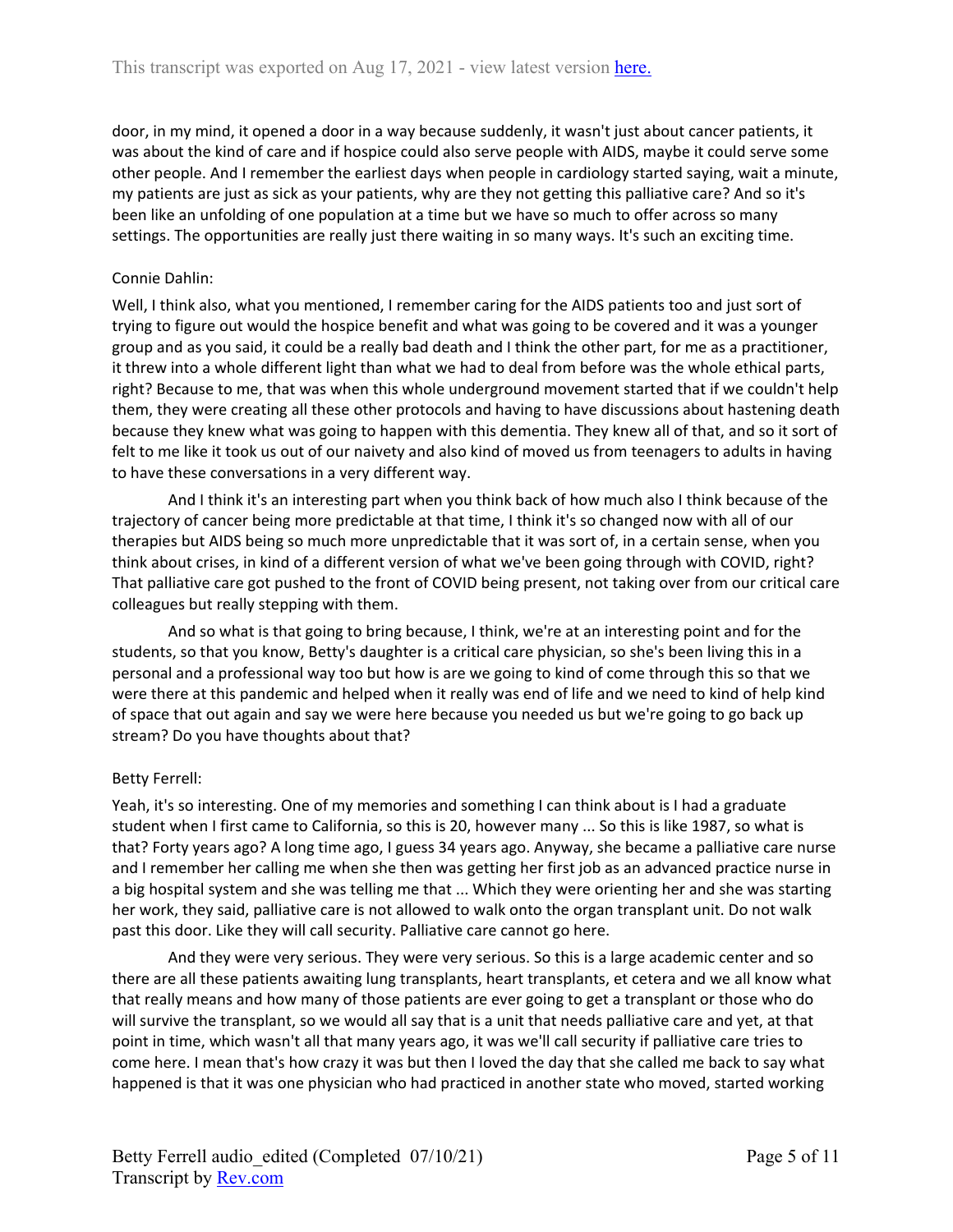on that unit and that physician said, "Are you all crazy? I've always used palliative care for my transplant patients and I'm going to use them now and so there."

And so he started referring to the palliative care team, which then they could come onto the unit and of course, you all know the end of that story. It took a matter of a few months before the nurses were rioting on that unit to say this is unacceptable. Like we've seen how much they help these patients, why can they not help other patients? And of course, the nurse called me back to say, "Guess what? We have a meeting because they've now asked me to see every patient on the unit. So now I have a different problem. Like I can't see every patient on the organ transplant unit." So, I think it's the same sort of thing with COVID that we've made a lot of headway in the last 10-plus years with palliative care being accepted for people, a lot of older people and people with serious chronic illness.

Like there's not a lot of contention around going to see the heart failure patient or the severe COPD patient, end-stage renal disease but there ... Still, it's a very different thing when you have the 20 year-old with COVID in the ED and the person who was really healthy yesterday and now we are facing this pandemic where young people are ill as well as older people and people are declining rapidly. And so I think that COVID, I think we will look back and say COVID changed our field of palliative care and I see it in terms of the people who were really not yet converted to the importance of palliative care such as ICUs in many instances, EDs, that they began to see oh, that's what palliative care can do for us.

The other thing that I think really happened in the time as we're still living, COVID, is that having this pandemic that was affecting millions of people was the first time in my career that we, the healthcare providers, were also so threatened about getting this disease ourselves and dying ourselves. So personal threat was so enormous and grief. Just the profound grief of staff who were witnessing, in many settings, 10, 20 deaths a day. I mean we all saw the images of the trailers parked out in the parking lot to be the makeshift morgues because there were just too many bodies and so I think people also began to recognize the value of palliative care to be there to support the staff.

So there are such amazing examples around the country where the palliative care team was there to be in the unit and support that new graduate that was having the fourth death of her shift and to be there as some of our colleagues became ill. And so I think there's a whole different awareness, recognition, understanding of palliative care as a part of the healthcare system and I think we will look back at this time and recognize that much like the AIDS epidemic that this time of COVID also was a turning point for our field.

### Connie Dahlin:

Yeah, I mean I think it's an interesting part to think of because as you said, I mean we're still in it. I'm not convinced we will be out of it for a little bit more time in spite of our safety changes by the CDC and I think here's the present time and how do we hold all of our palliative care providers knowing that many of them have experienced, I would say, PTSD and here we're so used to taking care of patients and families and then we've got to take care of ourselves and then I think also be prepared that we are going to lose, by choice, people who leave the profession and then I do think we are seeing some dark sides of people committing suicide that we just didn't hold them and so that, to me, also is a wake up call of how much palliative care, the psychosocial part, because it's in our language to actually talk about the challenge of the work. I don't know very many other specialties that they sort of are mandating that you talk about how hard this work is.

Betty Ferrell: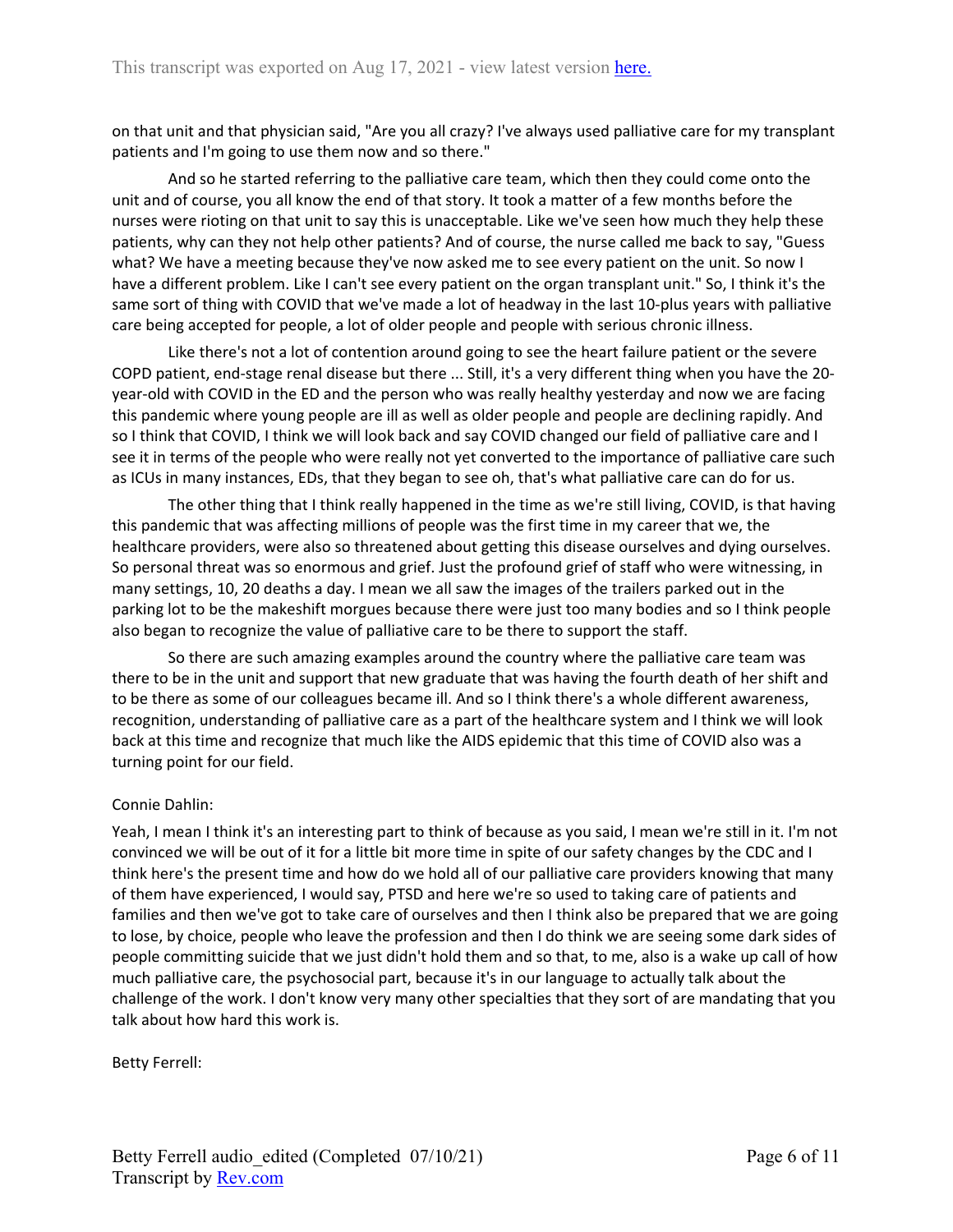Right. I think that, for example, just the notion of bereavement and I think so many clinicians would say "Oh, bereavement, grief, bereavement, oh, that's somebody else takes care of that. I took care of the patient, the end. And so it's somebody else out there in the community maybe that I hope is offering some bereavement support." But I think that during this time of COVID, I think there's severe PTSD that we've only begun to even recognize that has not been fully experienced and I think that we are dealing with staff grief, we are dealing with the loss of our own colleagues, we're dealing with just too much loss.

And the fact that the personal threat, I think those first few months with the lack of protective equipment, the personal threat that clinicians felt was unlike anything I've known before. So, we are really ... I think there is a new awareness of moral distress, of staff stress and grief and bereavement and I'm really hoping that the palliative care community will have a lot to offer, particularly over the next year or two, because I think the palliative care teams have a lot they can do to support staff who are experiencing this extreme PTSD and also I hope that we use this opportunity to rethink how could we possibly not have support in place for staff? How can we possibly not have a plan for providing relief for staff?

I hope that we've learned. I can't imagine that anyone would think the last day we take off the last mask that we're returning to some pre-kind of normal times that the world is forever changed. We are forever changed. Healthcare is forever changed and certainly, palliative care is forever changed.

### Connie Dahlin:

So, what are some of the other issues that you think our students should be thinking of now that they may not have been thinking about when they came in or they might not have experienced or that are just some things that people don't normally think about?

### Betty Ferrell:

Right. I was talking to a university professor and she was talking about ... Talking to her incoming students, this has been a couple years ago, but she made the comment that most of the jobs that her new students would be going into are jobs that don't exist today. That when you're sitting there in your chair, if this is your first semester of your doctorate program, yes, you're here to prepare for a new life in your career for some new potential new career but the reality is that the world is changing so rapidly and that honestly, the opportunities for palliative care that you will walk into when you finish this degree are opportunities that I can't even tell you what they are because they don't exist.

And so what does that mean? I think what that means is that you are coming into this program to learn some theoretical knowledge and some history about the field and a lot of clinical skills and you're largely coming into this program to become researchers and leaders but the world that you will enter even a couple of years from now, completing your PhD, will be a world that has evolved while you were in this doctorate program, right? And so, I mean just ... There's one factor and if you took that one factor and disregarded everything else, it would make the case for palliative care and that is the aging population.

We have no plan. The number of people who will be living for decades with serious chronic illness, that in itself is the need for the entire field of palliative care but then add to that what we've now learned about the importance of palliative care in acute care. We haven't touched the potential for palliative care in mental health. We have not served the most underserved communities. The world of pediatrics exploding with opportunity for palliative care, exploding with opportunity. In our ELNEC project, I'm working this week actually with a taskforce that has been created within our ELNEC project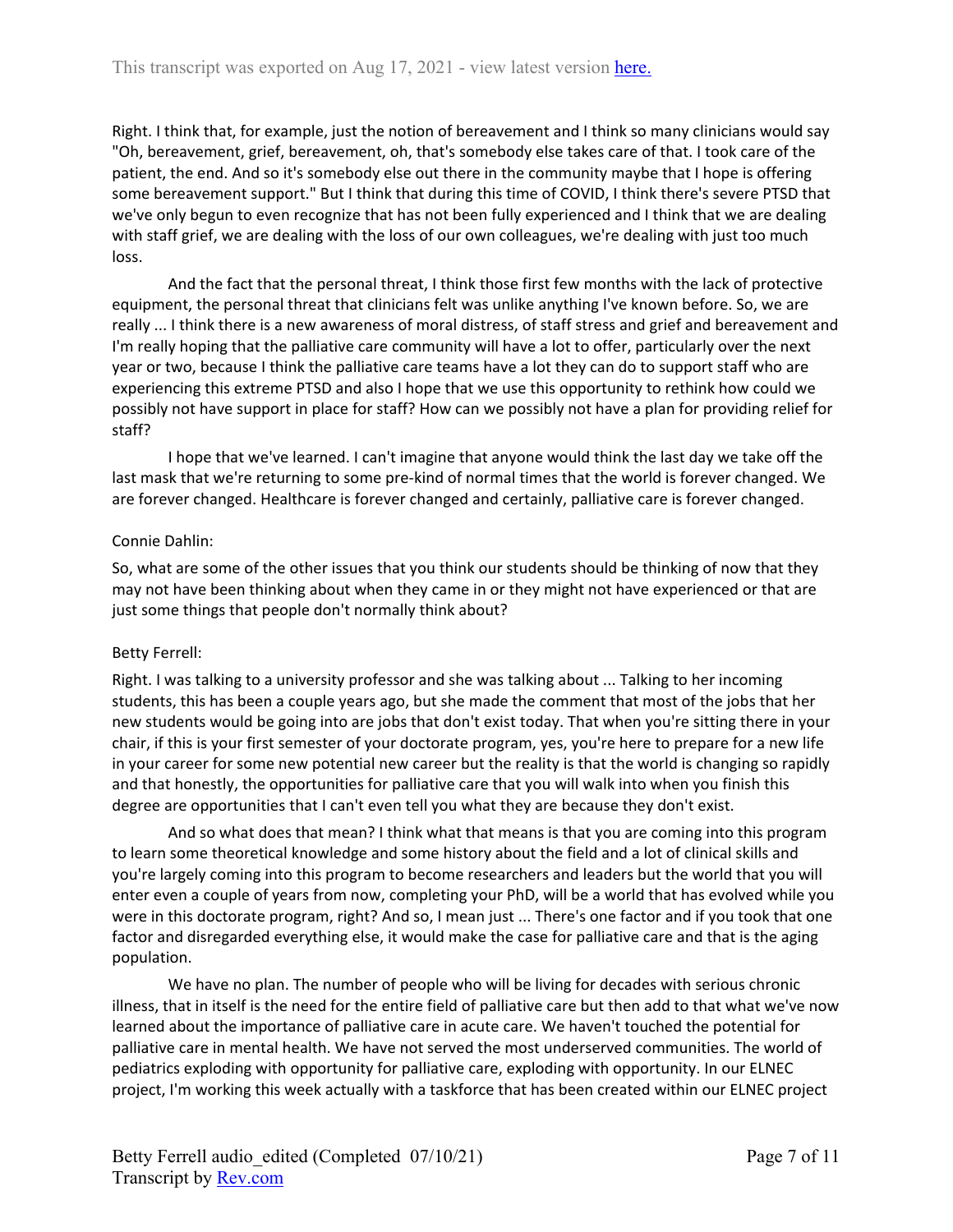to look at perinatal care. We started our pediatric palliative care and then after a few years, there was this huge demand for we need this in neonatal care and so we had to create palliative care for neonatal care.

Now, there's this big demand for we need palliative care to be integrated for perinatal care, for every parent, every family that is now with all of our genetic testing, et cetera, that we know that these are babies that are going to be born with life threatening or very serious illness. We need to upstream even further, upstream the upstream, right? And so the opportunities for palliative care in pediatrics, the opportunities in geriatrics, the opportunities to really revisit, in a very important way, care for people in nursing homes, all health systems.

We need models of care and we need data. We need research. We need rigorous science to create the evidence base. So, I think there's so many opportunities and many of the jobs that await someone with a PhD in palliative care maybe very different than sometimes we think oh, you get a PhD, you get a faculty role. There's going to be so many opportunities, so many places that knowledge in palliative care will just be such a valuable asset to make an impact in healthcare.

#### Dr. Lynn McPherson:

I don't think you're alone in that thinking, Dr. Ferrell. In the couple of weeks since I leaked word of this program hopefully being launched this fall, we have over 100 people on the list who say they're going to apply. So I think that you are not alone in that.

Betty Ferrell: Mm-hmm (affirmative), absolutely.

Connie Dahlin:

I'm sorry. Go ahead, Lynn.

#### Dr. Lynn McPherson:

I was just going to say, the flip side of what you're saying is I think you've kind of made a good case for every healthcare provider should at least possess those basic primary palliative care skills, would you agree?

#### Betty Ferrell:

Absolutely. That's what primary palliative care means and that's what pick up the last issue of the National Palliative Care Guidelines and what it says is we need primary palliative care. Every clinician that cares for a seriously ill person needs to have, right? If I'm diagnosed with cancer and I go see my oncologist, you better believe that I hope that oncologist or the oncology nurse in that clinic or the social worker in that clinic, you better believe that I want them to know how to manage my pain, communicate well with me, help me make decisions, support my family, offer bereavement support, that should be an expectation. We should be shocked at the notion that you care for people with heart failure and you don't know palliative care, right?

So, primary palliative care is enormous. The one other thing I would add is this notion of interdisciplinary education and training because I represent still the generations of people taught in silos, right? Nurses were taught with nurses. Nurses were taught with the lens of nursing and then we all leave our silos and then move into health systems where we try to work together and we realize we do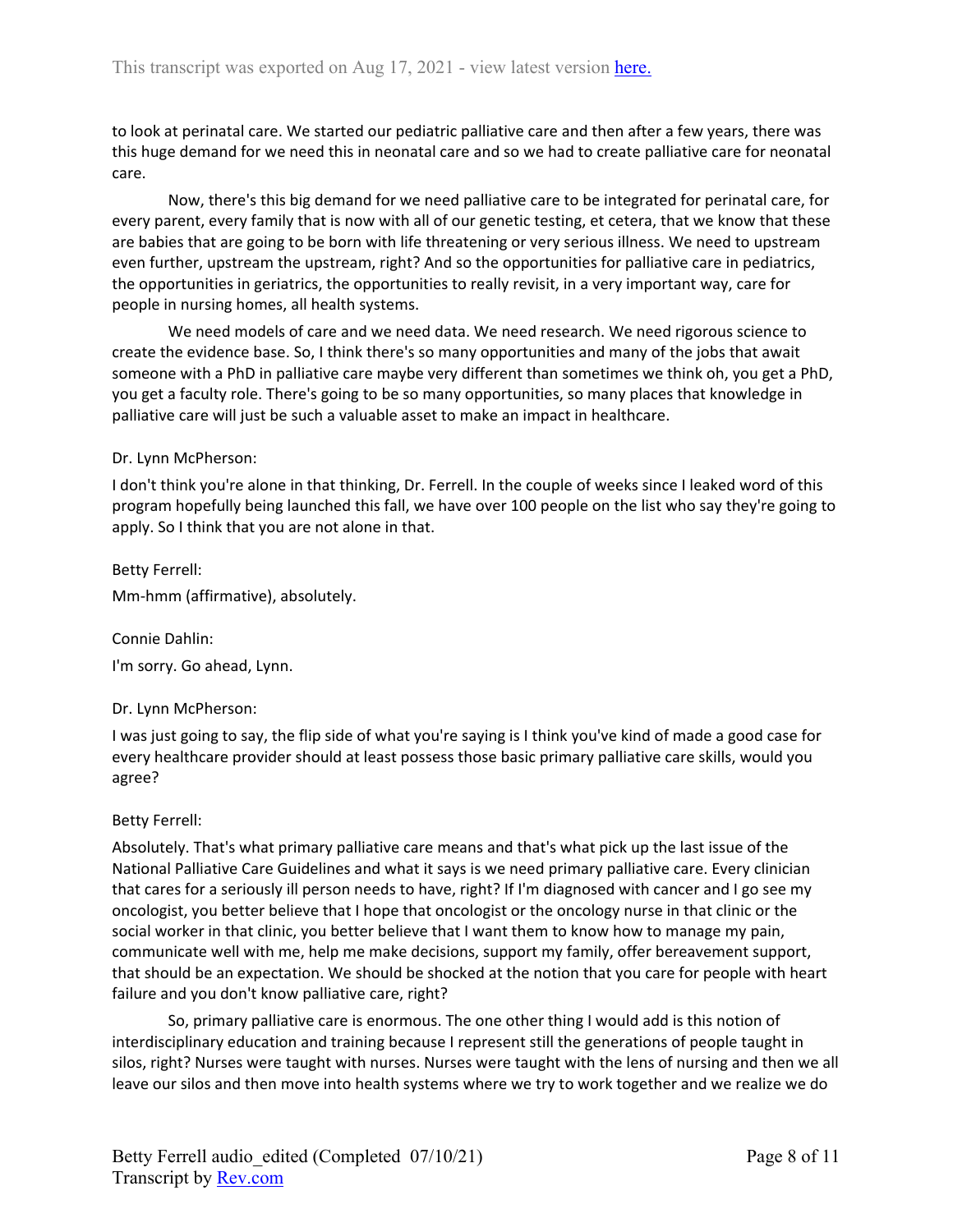not speak the same language, right? So probably the biggest contribution that hospice made was this notion of wait a minute, when we say this is interdisciplinary care, we mean it, right?

And so over these last few decades, we've been learning about what that really looks like. What does interdisciplinary care mean and how do interdisciplinary teams work together? And so what you've created is a PhD program in palliative care but I would argue even more importantly than that, what you've created is an interdisciplinary doctoral program and that is the skillset that people need. And so the fact that you will graduate from this program with a PhD in this field of palliative care that is absolutely vital to the entire healthcare system of the future, and you've done that in an interdisciplinary program, again, you will have knowledge and skills beyond anything that we could imagine. It's amazing and so important.

# Connie Dahlin:

And what I was just going to say though is taking it one further, like if we think about what COVID taught people is that beyond even primary palliative cadre, that all clinicians need a communication skillset. That all clinicians need some of these pieces. So maybe there's also a way for us to get palliative care principles, whether they're doing primary or specialty, kind of embedded more into the healthcare culture, right?

Betty Ferrell:

Right.

# Connie Dahlin:

And so I think this other part about where I thought you might go or you mentioned a little bit was this whole part about health equity and we, in palliative care, still have some work to do with that. We can see by the hospice statistics and by the palliative care statistics that we are still meeting mostly a white population and we haven't kind of gone into the community. So I think also the opportunity to move into the communities and sort of not kind of focus everything on the hospital because where we know some of the patients who may be part of populations that have underserved or not served, they want to be in their community and so how are we going to pivot to meet the needs of the community and that offers a lot of opportunity as well.

Betty Ferrell:

Right, absolutely.

Connie Dahlin:

So are there any things, Betty, that worry you right now or that you feel like, hmm, we need to pay attention to this as we move forward so that we make sure that we're sailing in the right direction?

# Betty Ferrell:

I think the demand for palliative care is the most worrisome thing because it is so enormous and one could argue that as we moved into the COVID pandemic that I think many people would say every person in the building needs palliative care, right? Because you're probably in the hospital because you have COVID or you are so sick, they couldn't keep you home despite the fact that we have this pandemic. People are isolated from their families and so there was such this apparent like wow, this ... How can we not provide palliative care to everybody kind of idea and so I think that's really the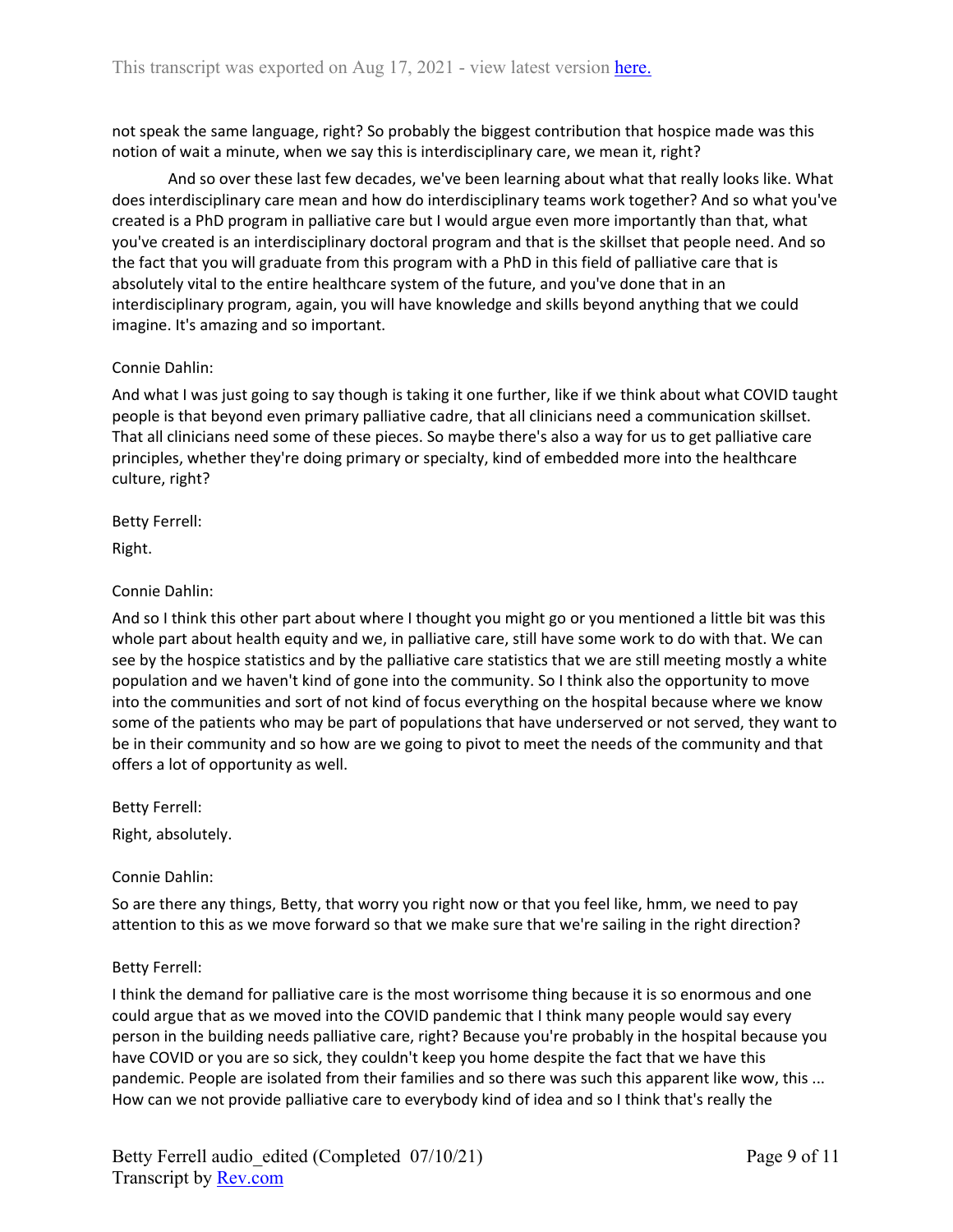challenge when we say these words that we need to rethink what is the role of specialty palliative care and I think we need some new models of what specialty palliative care looks like and then I also think we need to ... We say these words, primary palliative care, but we need ... That will take new models. It will take operationalizing what does that really mean.

And I'll just sort of mention one project, we have an NCI training camp right now which is in its fifth year and it's R25-funded by NCI to take oncology advanced practice nurses and so you cannot be in palliative care, you can't have palliative care specialty training but oncology advanced practice nurses, so this is like the nurse that runs the breast clinic, the nurse giving chemotherapy, the oncology clinical specialist on the oncology unit teaching staff and doing staff development, we're bringing together these oncology advanced practice nurses and then we are training them through the ELNEC curriculum to give them the palliative care skillset and knowledge on top of their oncology knowledge and then we're sending them back home to implement and really integrate palliative care in their work, their daily work as an oncology nurse.

Part of that experience is they had to come with a letter of support from the palliative care team because we wanted to know that these nurses would have the support of palliative care and we are also requiring that they spend some time observing the palliative care team. We can teach them in the classroom, they need to witness palliative care happening. So that's an example of a model of really taking this notion of primary palliative care but then how do you make that happen? And so I think that will be a huge part of the future is how do we integrate this knowledge that we have about good communication skills and advanced care planning and psychosocial support and spiritual care, how do we take these elements and as the palliative care specialist, really guide their integration into the larger healthcare system?

So, the work we do will need to be re-imagined as palliative care specialists but then the role of the primary care clinician also needs to be re-imagined.

### Connie Dahlin:

I mean it's fascinating to think about because I think we heard from the other part of just the changing technology of what we imagine now just even being in a technological world and so how will that all come together. Any other advice that you would give to our students as they go out and think about this and start in a leadership position just by taking ... By finishing a PhD program?

### Betty Ferrell:

Yeah, I mean I think people who go to a doctorate program, the purpose of going to a doctorate program is really those two things. One is to develop research skills so that you can really contribute to the evidence base and the second thing is to learn how to be a leader and that's really where your energy should be. When it comes to the research component, I would say find the topic you love. Find your passion. Every one of you is going to sit in some course in this curriculum, I'm sure, that's the find your dissertation topic and dissertation seminar kinds of topics but ... And lots of people have ideas what you should do. So my advice to you is find what you're passionate about. Find what you wake up thinking about. Find what just gets you energized and that's where you should do your research.

Research done well should just look like passion, right? It should look like the finest form of patient advocacy that's ever existed. That's my advice about research. Find what's burning in your soul and by god, that's what your dissertation should be about. I think when it comes to leadership, I'm learning a lot about leadership, being a part of the Cambia Sojourns Scholar program and some other leadership, kind of mentorship experiences and you know what I would say there is I think the world of